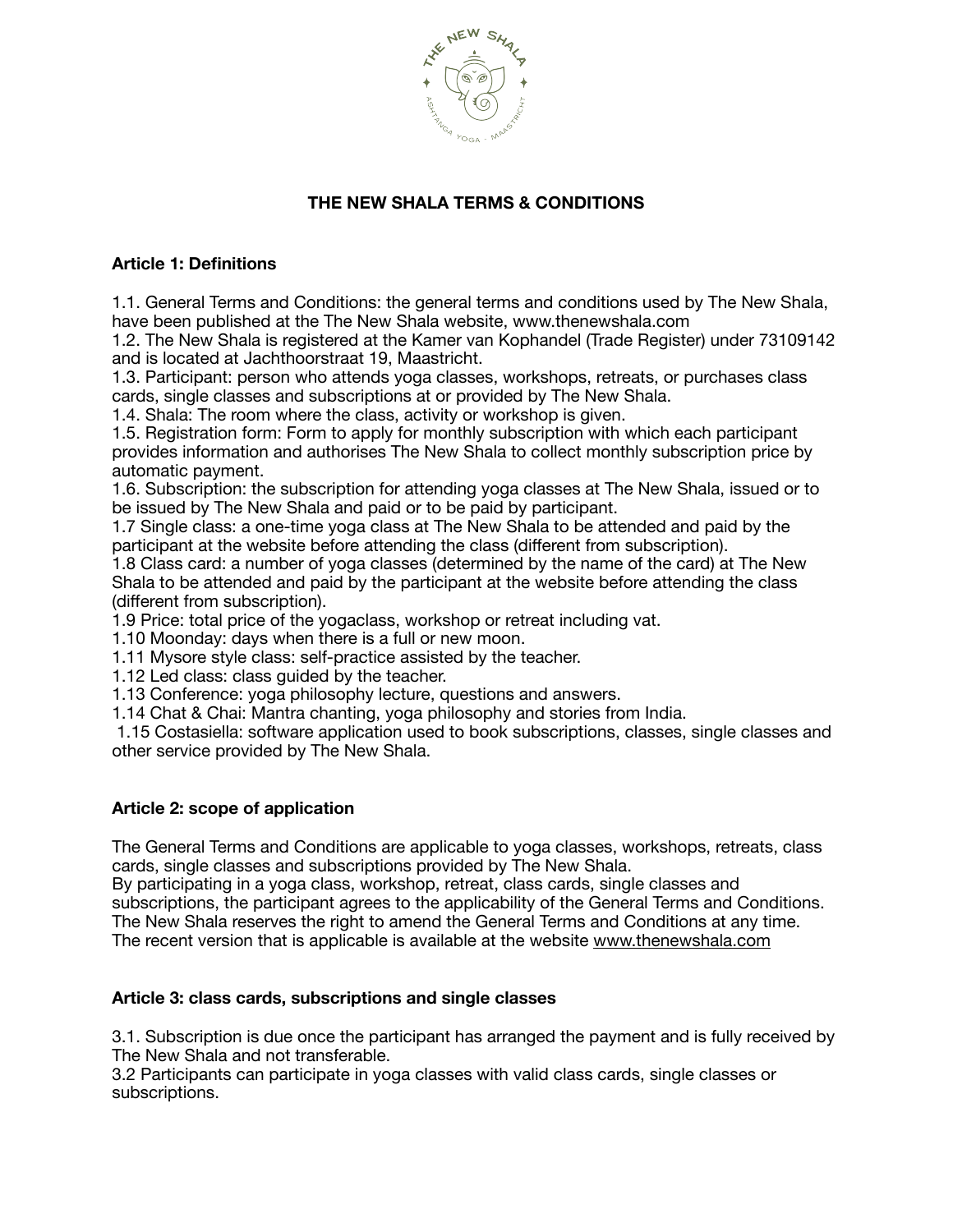3.3 Subscriptions:

3.3.1 Monthly subscriptions

The minimum time for the monthly subscription is three months. The effective date of the monthly subscription is the first day of the month.

The expiry date is always the last day of the month.

To apply for monthly subscription the student fills in and signs the registration form to provide information and authorises The New Shala to collect the monthly subscription price by automatic payment.

The New Shala offers 2 monthly subscriptions: Unlimited (unlimited classes) and 2 times per week (2 classes per week).

3.3.2 Subscription fees and payment.

All subscriptions fees are collected through monthly automatic payment during the first week of the month. The participant authorizes The New Shala for monthly automatic payment by signing the registration form.

3.3.3 Subscription changes

Monthly subscriptions can be changed from Unlimited to Two times per week by sending an email to practice@thenewshala.com the latest before the fifteenth (15th) day of the last month (for the next month).

3.3.4 Termination of subscription

Termination of monthly subscription must be communicated to The New Shala by sending an email to practice@thenewshala.com the latest before the fifteenth (15th) day of the last month (for the next month).

3.3.5 Special terms to termination due to physical health Special occasions such as longterm illness, operations, physical injuries a.o. the student can request for early termination by sending an email to [practice@thenewshala.com](mailto:practice@thenewshala.com)

## **Article 4: prices, payment and changes:**

4.1. The applicable recent prices and rates of yoga classes, workshops, retreats, class cards, single classes and subscriptions at or provided by The New Shala are published on www.thenewshala.com.

4.2 Payments for all yoga classes, workshops, retreats, class cards, single classes and subscriptions at or provided by The New Shala must be done prior to participation. Payment can be done through Costasiella (access via www.thenewshala.com) or bank transference. We do not accept cash payment.

4.2 Monthly subscriptions (as defined in 3.3.1) are due to monthly automatic payment . 4.3 The New Shala reserves the right to amend prices. Changes of prices are communicated through the newsletter and announced at the shala entrance.

**4.3. In case the monthly contribution cannot be collected through automatic payment due to insufficient funds on the bank account of the participant, or due to invalid bank account information provided by the participant, or in case the participant reverses the collection, the participant is to pay all overdue payments until the membership has been terminated following the general terms and conditions.** 

4.4 Participants who are enrolled at an educational institution as students can book subscriptions and class cards with a 15% discount on subscriptions and class cards. The New Shala reserves the right to amend the student discount at any moment. Changes of discount are communicated through the newsletter.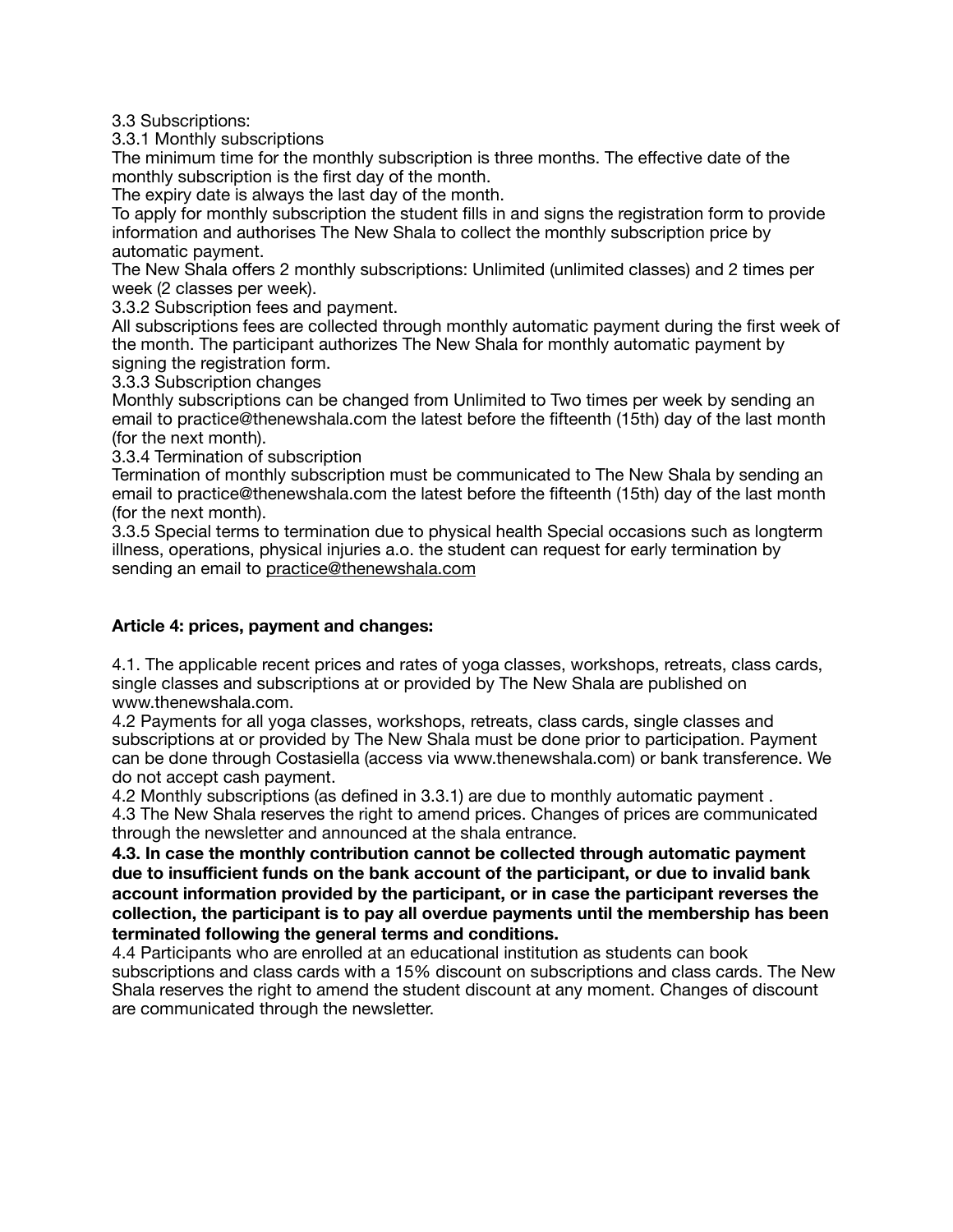## **Article 5: Reservations and schedule:**

5.1 Participants reserve yoga classes, workshops, retreats, class cards, single classes and subscriptions at or provided by The New Shala through the online booking system Costasiella (access via thenewshala.com).

5.2 Bookings can be cancelled free of charge until 1 hour before the class starts, through the student's account but not by phone or email.

5.3 If a class is fully booked and online booking is no longer possible, the student can still come to the studio at the risk of having to wait for a free spot.

5.4 The New Shala requests their students to arrive at least 10 minutes before scheduled led classes or workshops starting time to claim their reserved spot.

5.5 The applicable and recent schedule is on the website www.thenewshala.com. The New Shala reserves the right to amend the schedule at any time.

**5.6 Participants should check the website and schedule before attending the class.** 

5.7 In case of cancellation of a class, participants will be informed by email or telephone. 5.8 The New Shala could close its doors during public holidays and moondays. Public holidays and moondays will be announced in the newsletter, on the website and in Costasiella in due time.

#### **Article 6: Workshops and retreats payments and cancelation policy:**

6.1. Registrations for any workshop, retreat or special activity are made by The New Shala's website. The participant's spot is guaranteed after The New Shala received the payment (or deposit) prior to the workshop or retreat.

6.2. Cancellations of participation can only be made by sending an email to

practice@thenewshala.com prior to the commencement of the workshop or training. 6.3. The student may cancel the registration for a workshop until ten (10) days before the commencement of the workshop free of charge. In case of cancellation up to nine (9) days before the scheduled workshop 25% of the price is charged. Cancellation of the registration within 8-6 days before the commencement, 50% of the price is charged. In case of cancellation of the registration within 0-5 days before the commencement there is no refund, the 100% of the price is charged.

The student may cancel the registration for retreats until thirty (30) days before the commencement of the retreat free of charge. In case of cancellation up to twenty nine (29) to twenty (20) days before the scheduled retreat 25% of the price is charged. Cancellation of the registration within 19-15 days before the commencement, 50% of the price is charged. In case of cancellation of the registration within 14-0 days before the commencement there is no refund, the 100% of the price is charged.

The New Shala reserves the right to cancel any program at any time. If this is necessary, we will issue a full refund.

Article 7: The New Shala Rules

• Reserve your spot in Costasiella (access via thenewshala.com) before attending yoga classes.

- Wear comfortable, clean clothes, in which you can move easily.
- Arrive 10 minutes early for led classes, workshops, chat&chai & conferences.
- Mysore style classes: start any time, but finish your practice before scheduled class time ends.

• Remove your shoes before entering The New Shala.

• Report any injuries or health issues to the teacher before class.